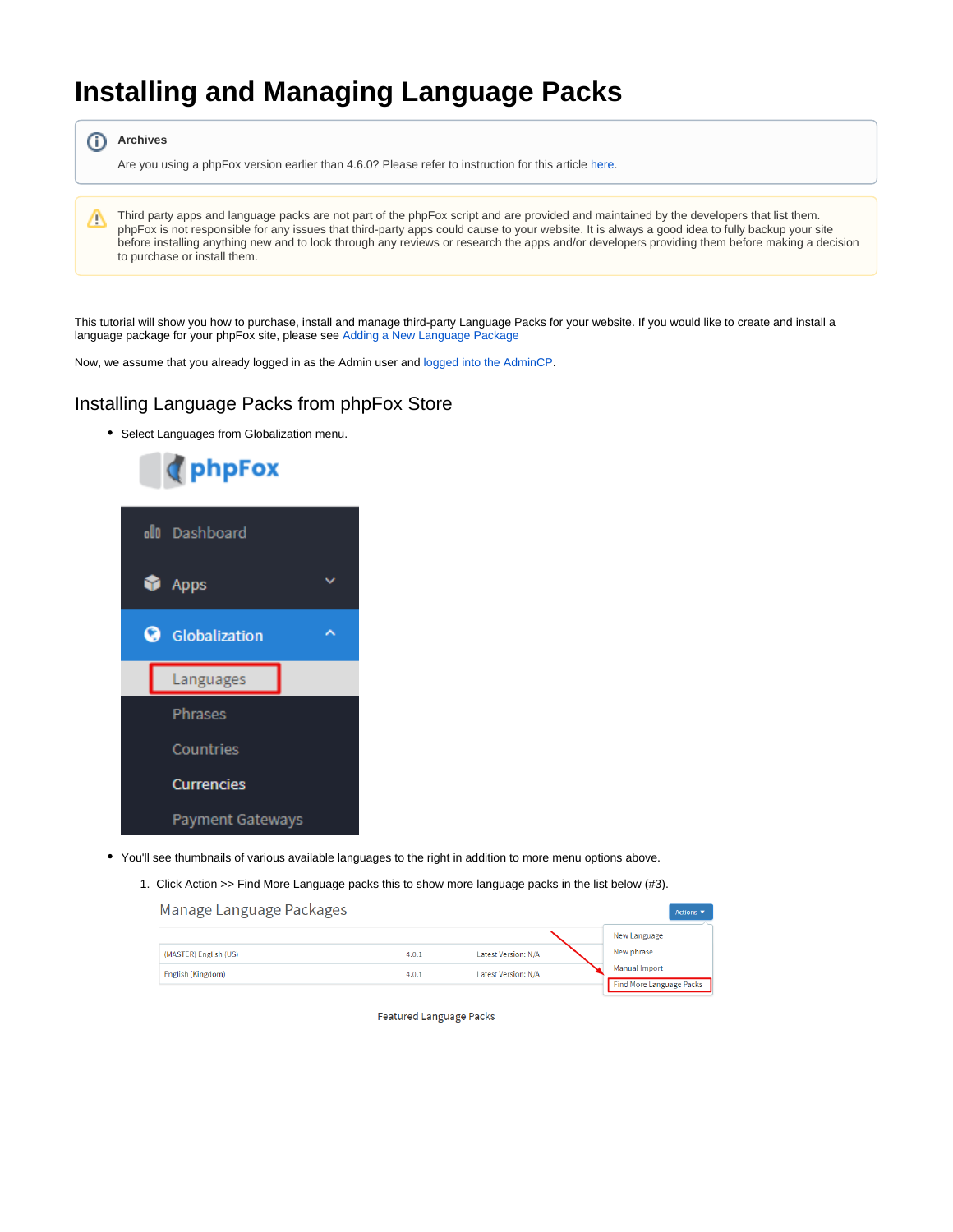2. These are the languages you have already installed on your site.

| Manage Language Packages |       |                     | Actions $\blacktriangledown$ |
|--------------------------|-------|---------------------|------------------------------|
| (MASTER) English (US)    | 4.0.1 | Latest Version: N/A | Ð                            |
| English (Kingdom)        | 4.0.1 | Latest Version: N/A | <b>O</b>                     |

Featured Language Packs

3. These are the available language packs. Featured packs show first. Click Find More Language Packs(1) to get more on the list.

| Languages                                      |                                                                                                                               |  | Price | $\checkmark$ | Order | $\checkmark$ |
|------------------------------------------------|-------------------------------------------------------------------------------------------------------------------------------|--|-------|--------------|-------|--------------|
| Featured                                       |                                                                                                                               |  |       |              |       |              |
| <b><i>Q</i></b> Featured <b>And</b><br>Spanish | <b>Example</b><br><b>PORTUGUESE</b><br>Portugal & Brazil                                                                      |  |       |              |       |              |
| Spanish Language<br>Spanish PRO<br>\$100       | Portuguese (Portug<br>cespiritual<br>599                                                                                      |  |       |              |       |              |
| *****<br>\$40                                  | *****<br>579                                                                                                                  |  |       |              |       |              |
|                                                |                                                                                                                               |  |       |              |       |              |
| Latest Released                                |                                                                                                                               |  |       |              |       |              |
|                                                |                                                                                                                               |  |       |              |       |              |
|                                                |                                                                                                                               |  |       |              |       |              |
|                                                | This is to manually import a language pack if you've made one or bought a different pack that is listed in our store listing. |  |       |              |       |              |

| Manage Language Packages |       |                     |                                 | Actions $\blacktriangledown$ |
|--------------------------|-------|---------------------|---------------------------------|------------------------------|
|                          |       |                     | New Language                    |                              |
| (MASTER) English (US)    | 4.0.1 | Latest Version: N/A | New phrase                      |                              |
| English (Kingdom)        | 4.0.1 | Latest Version: N/A | <b>Manual Import</b>            |                              |
|                          |       |                     | <b>Find More Language Packs</b> |                              |

Featured Language Packs

- Once you find a language pack that you want to see more info about, click it and the info screen and install/order screen will show. You'll be able to purchase language packs directly from this screen. Once the purchase is done and Paypal has transferred the funds from your account to the third party developer's account, you'll be able to click to install the language pack. For freebies, just click to install it.
	- 1. Click Get it to install free language packs or to pay for and then install paid ones. The image below shows a paid language pack.
	- 2. You can review the language pack right from AdminCP.

4.

3. You can read more info about the language pack, including any special tips from the developer

| German Language Pack<br>*****                                                                                               | <b>GFT IT</b>              |
|-----------------------------------------------------------------------------------------------------------------------------|----------------------------|
| <b>D</b> Featured<br>Language Pack - by Foxgerman                                                                           | \$65<br>Price              |
| German Language Pack v4                                                                                                     | For PHPfox<br>Neutron (4x) |
| We work on this pack since 2008. It is proofed, 100% native and the only solution if you want to make serious business with | $\Omega$<br><b>Reviews</b> |
| your community in germany.<br>3                                                                                             | Installs<br>6              |
| Our language pack is informal.                                                                                              | Demo<br>View               |
| We offer detailled install instructions within our language pack and install services if needed.                            |                            |
| DEUTSCHE BESCHREIBUNG:                                                                                                      | <b>PRODUCT REVIEWS</b>     |
| Natives Sprachpaket für alle Versionen ab 4.x                                                                               | No reviews yet.            |
| Das Frontend ist 100% übersetzt. Backend zu 95%.                                                                            | 2<br>Write a Review        |
| Wir arbeiten an und mit dem Sprachpaket bereits seit 2008 und aktualisieren es mit jeder neuen Version. Es ist              |                            |
| grammatikalisch perfekt auf den deutschen Sprachgebrauch abgestimmt. Unser Sprachpaket ist die einzige Lösung um            |                            |

## Managing Language Packs (Settings, Uninstall)

Click Settings >> Language (see the [first image](https://docs.phpfox.com/pages/viewpage.action?pageId=5013550#InstallingandManagingLanguagePacks-languagemenu) in the step for Installing Language Packs)